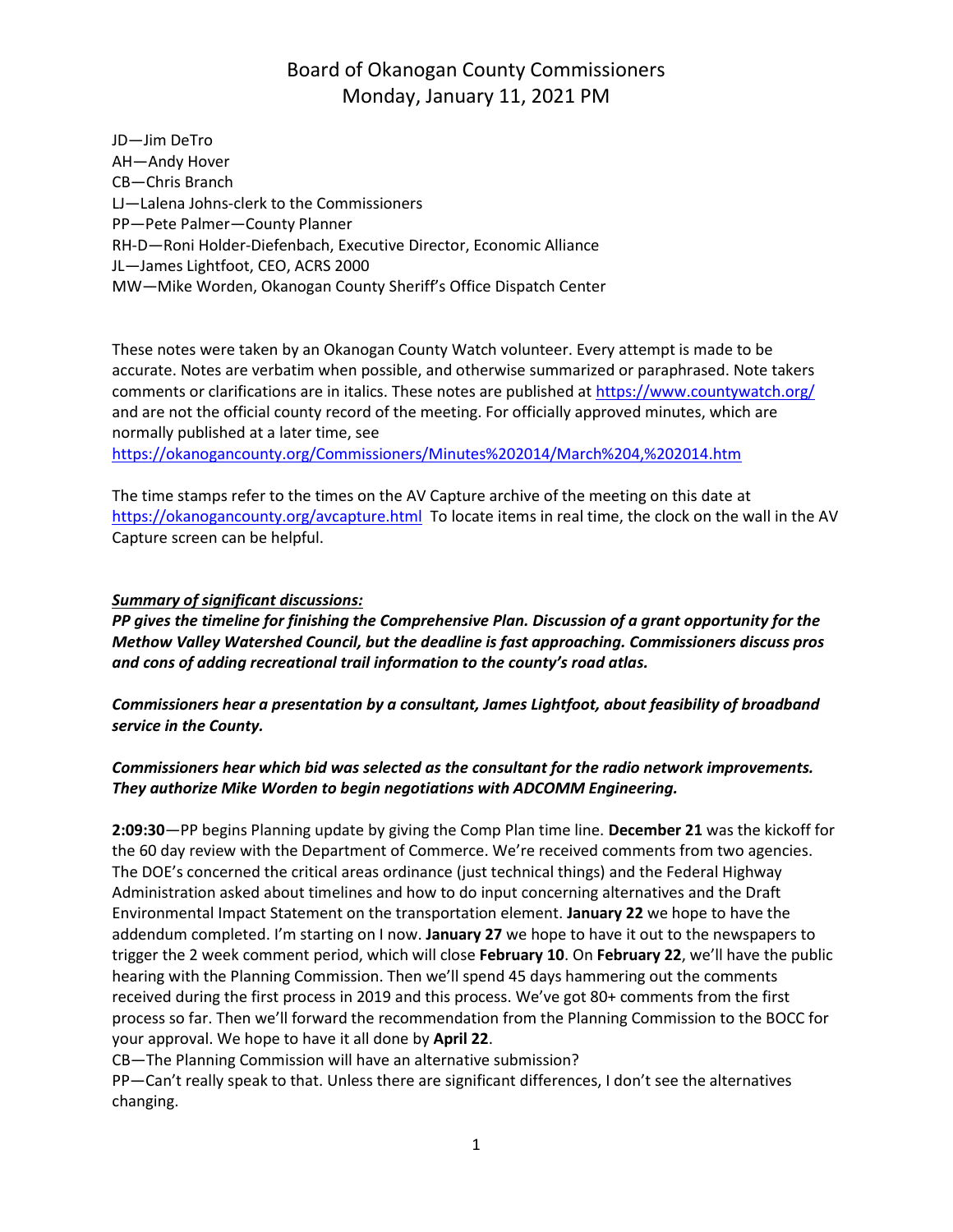PP—We received reimbursement for the Methow toilet on Dec. 30. \$23,917 put back into General Fund. **2:13:30**—PP—Watershed grant. CB alerted me to it, but the application is due in three weeks. It's \$100,000 for a two year grant, so \$50,000 per year. The Bureau of Reclamation offers it. Angela thought WRIA 48 would be a good fit, and maybe even WRIA 49.

AH—That's good because the DOE doesn't have much money to give.

PP—My first priority is the Comprehensive Plan, but if you direct us to, well apply for this grant.

**2:15:40**—CB—If you can hold on for just a little bit, we had an executive session to review the candidates for Prosecutor and now we've got a decision to made.

AH—Move to offer the job to Ms. Melanie Bailey. Motion passes 3-0.

**2:17:**30—Back to the planning grant. AH—WRIA 48 is sort of stalled. I prefer a Watershed Plan update. We did it for WRIA 49 so we know how to do it.

CB—A facilitated plan update. The grant would include a facilitator.

AH—WRIA 48 writes grants all the time. What if they did the application for this one?

PP—That's good, but I'm sure the county could administer the grant.

CB—What about the Watershed Foundation?

AH—I'd prefer the County be involved.

Discussion of aspects of who should administer the grant.

AH—to PP—Sarah is the administrator for the Watershed Council. If you could forward that grant application to her. We'd stipulate that it has to be for a watershed plan update for WRIA 48. AH—I'll send PP a list of people on the Watershed Council, so if you send the application to Sarah but cc

all the others,

**2:35:20**—PP—Senior Planner position and the 2020-21 budget process. When I submitted the work for the Senior Planner promotion, I put her in Grade 25, Step 4. When we did the budget resolution, I didn't notice that HR had changed her from a 4 to a 3. If she gets the promotion, we'd be approximately \$2,300 short in the budget, but I think we can make this up in our own budget without more money. The reason for the upgrade is her education, the complexity of her work with the watershed planning and conservation. I didn't notice the change in the final budget and now I'm trying to figure out how to straighten it out. So I'm asking for a new resolution.

AH—Would you go get Tanya (Craig) to make sure we're doing this correctly. So you asked for her to be a Grade 25, Step 4 and there's a \$2,305 difference in the budget?

PP—Explains the situation to Tanya.

AH—Because of how this happened, it's better to amend the resolution we have than to rescind the old one and pass a new one. The original intent was for her to be in step 4. What was the original resolution?

PP—172-2020.

**2:43:50**—PP—I received a proposal from Robin at the Eden Valley Guest Ranch (*in Oroville*). She proposes that the county use the hotel/motel tax to redraft the road atlas to include all trails, trail heads and parking. I talked to the GIS people. The road atlas was created in 2003 for use by emergency personnel to get them where they needed to go. It's become obsolete because of Google Maps, etc. that first responders use in their vehicles. Since the program they used to create the road atlas is obsolete, Ted in GIS said he'd have to add 50,000 points by hand to the atlas to update it. We agreed that what she wanted to do should be a recreational document by itself. AH—I could bring this up with Lodging Tax Advisory Committee (LTAC).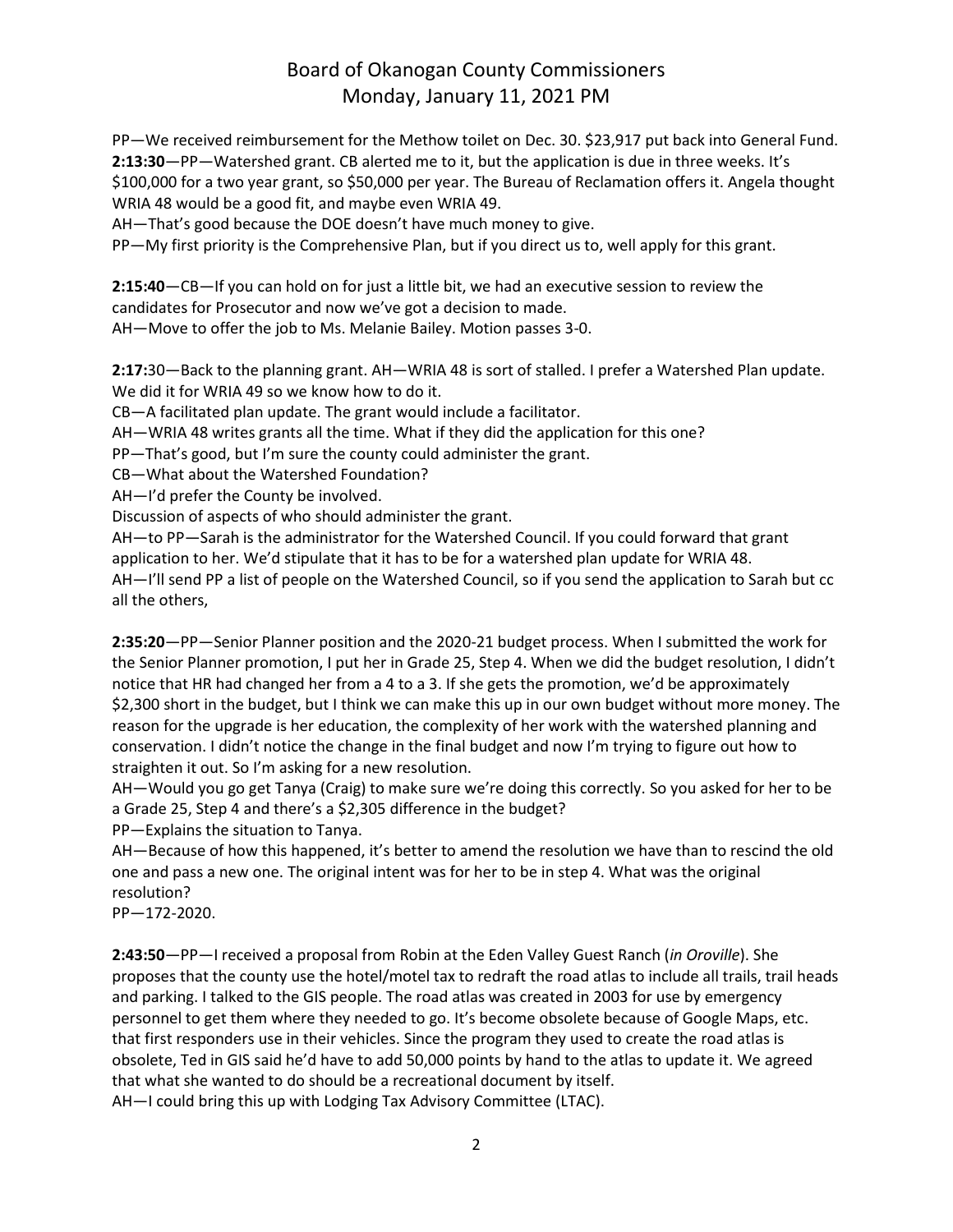PP—We want to make sure the road atlas stays separate from trails, trailheads, etc. because it was created for use by emergency personnel Maybe have one pamphlet for each trail.

LJ—I think LTAC money already pays for recreation maps.

PP—Can I just refer Robin to a website?

CB—She knows where it is.

LJ—Robin is more interested in a paper version that she can just hand to people.

CB—As background, you know how trailheads are marked on state transportation maps. Lots of people bought the road atlas for hunting, tourism, etc. We could check with Public Works because they've got GIS capabilities and they've got roads marked with ATV stuff. It might be a good idea to integrate the road atlas with ATV information.

PP—Ted says we had a ATV booklet that showed all the routes, but they change so frequently and he couldn't keep up.

CB—Can we continue this conversation with Josh (Thomson, County Engineer for Roads)?

AH—Also talk to Robin to see exactly what she wants on the map. Marking trailheads is different than marking maps.

CB—The road atlas is good to find out "whose road is this?" Hunters use it a lot. Not intending to turn it into a recreation map.

PP—I'll talk to Robin.

AH—Here's the difference in what I see. The road atlas looks just like a gazetteer, and other maps have a lot more information. Look at the maps of the commissioners' districts. You can overlay fire districts, fire history, public lands, geology, contours, etc.

**2:57:20**—PP—I need your signatures for the 5.5 hours I worked In December in VSP. Also I'd like permission to buy a new printer for large mailings. We're now using the one in Central Services and it's a dinosaur. The money's in the budget. We'd like to get all our printers on a Xerox contract. So it would cost \$584 plus a\$10 monthly fee which includes toner, maintenance, etc.

AH—Move to authorize the contract between Okanogan County Planning Department and Office Tech. Passes 3-0.

PP—Here's a heads up. Tomorrow I'd like an executive session to discuss a legal issue concerning Ordinance 2020-6 and the work plan associated with it. 30 minutes. David Gecas will be there. PP—Another update. I received a 911 address appeal. They're decided by the file record and by the county commissioners. I'll try to have that on the agenda on Jan 19 (because Jan 18 is a holiday), a Tuesday staff meeting day.

AH—So is that a quasi-judicial matter?

PP—I'm saying it's not. It's different and this is the only that that goes directly to the commissioners. AH—Can you check that?

PP—Will do.

PP leaves.

Commissioners discuss WATV routes.

AH—There are lots of routes out there, but the Forest Service has to figure it out.

AH—We could have Josh bring in the roads we haven't done yet.

LJ sets up a projector to replace the regular projector which doesn't work. Finally, everything gets worked out and the Community Economic Revitalization Board's (CERB) presentation of the report on broadband begins.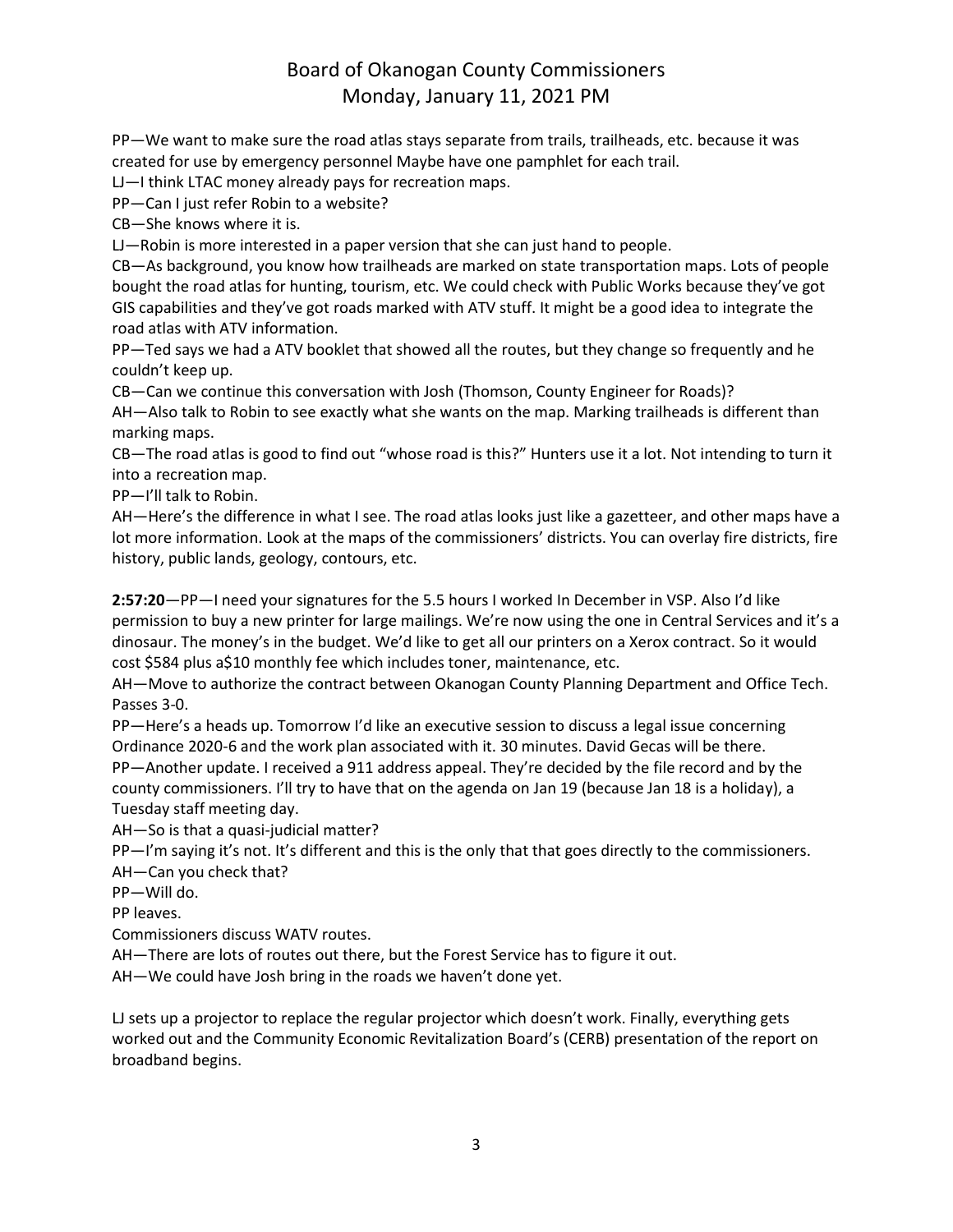**3:22:40**—R-HD—This is a presentation about the Okanogan County and Colville Confederated Tribes Broadband Planning Feasibility Study. (Note: the study does not include the Methow Valley.) RH-D—Here's the team that worked on this project: John McDonald of the Okanogan PUD, Kayla Wells of WSU Extension, Kellie who helped facilitate the meetings and Matt Pleasant, a planner for the Colville Confederated Tribes (CCT).

RH-D—Last January we hired a consultant James Lightfoot, of ARCS to work on the study. We've been working on this for a year. COVID meant we couldn't have any community meetings, but it all worked out pretty well.

JL—We've enjoyed working on this project. Our report is 300+ pages. Let me introduce my team. Lily Shangreaux is Contracts Administrator. Brandy Schwarzenegger (sp?) is in the Mapping Department. Steve and Cassandra helped with the engineering component. I've put together a somewhat short PowerPoint presentation and I'll just dive right in.

Slide 1.Title page: Okanogan County and Colville Confederated Tribes Broadband Planning Feasibility Study. Does Not Include the Methow Valley.

Slide 2. Scope. The scope was determined by the funding mechanism.

Slide 3. Table of Contents.

Slide 4. Executive Summary

Slide 5. Executive Summary: Surveys

Slide 6. Executive Summary: Needs and Issues.

Slide 7. Executive Summary: Proposed service areas. 18 different areas

Slide 8. Maps of the 18 areas.

Slide 9. Executive Summary: Funding Opportunities, Service Area Priorities and Partnerships

Slide 10. Conceptual Plan

Slide 11. Diagram of the conceptual plan

Slide 12. Cost Estimates. (for the entire 18 areas—\$41,790,000; 12 PUD service areas--\$36,990,000;

12 PUD areas less Conconully and Oroville-- \$29,410,000; 6 CCT areas--\$4,550,000)

Slide 13. Subscriber Forecast (Each service area has a different predictability rate.)

Slide 14. Financial Pro Forma (Five forecasts based on four different cost estimates.)

Slide 15. Summary. We need to utilize partnership opportunities between the PUD and the tribes. And we need to continue to look at different funding opportunities—grant dollars. Implementing the network is going to have to be done in phases. It's difficult to find one big pot of money to fund all of the areas. And some of these areas wouldn't qualify for Rural Utility Services grants. We're looking for a trickle effect to the economy. Not trying to make a profit.

RH-D—Any questions for James and the team? Also, I should have said at the beginning that this feasibility study wouldn't have been possible without the county stepping up and being the applicant for the Community Economic Revitalization Board grant we applied for. The tribe contributed 50% of the match and then some of the .09 funds were used for the match, too. So we thank the commissioners for allowing us to do that. I've spoken of partnering with the North Central Washington Economic Development District to apply for Economic Development CARES grant money to continue the process and apply for the grants.

CB—There's quite an opportunity to break this project into pieces. They'll be grant opportunities of \$3,000,000 or \$4,000,000 and the deadline is in two weeks. Is there a prioritized list of areas? Do you see private companies contributing in any way?

JL—You're right. There's not much time to apply for a grant. There's an annual grant program that will come around again in approximately 10 months and we've got to be ready for that. Have a game plan to know which areas we'll apply for.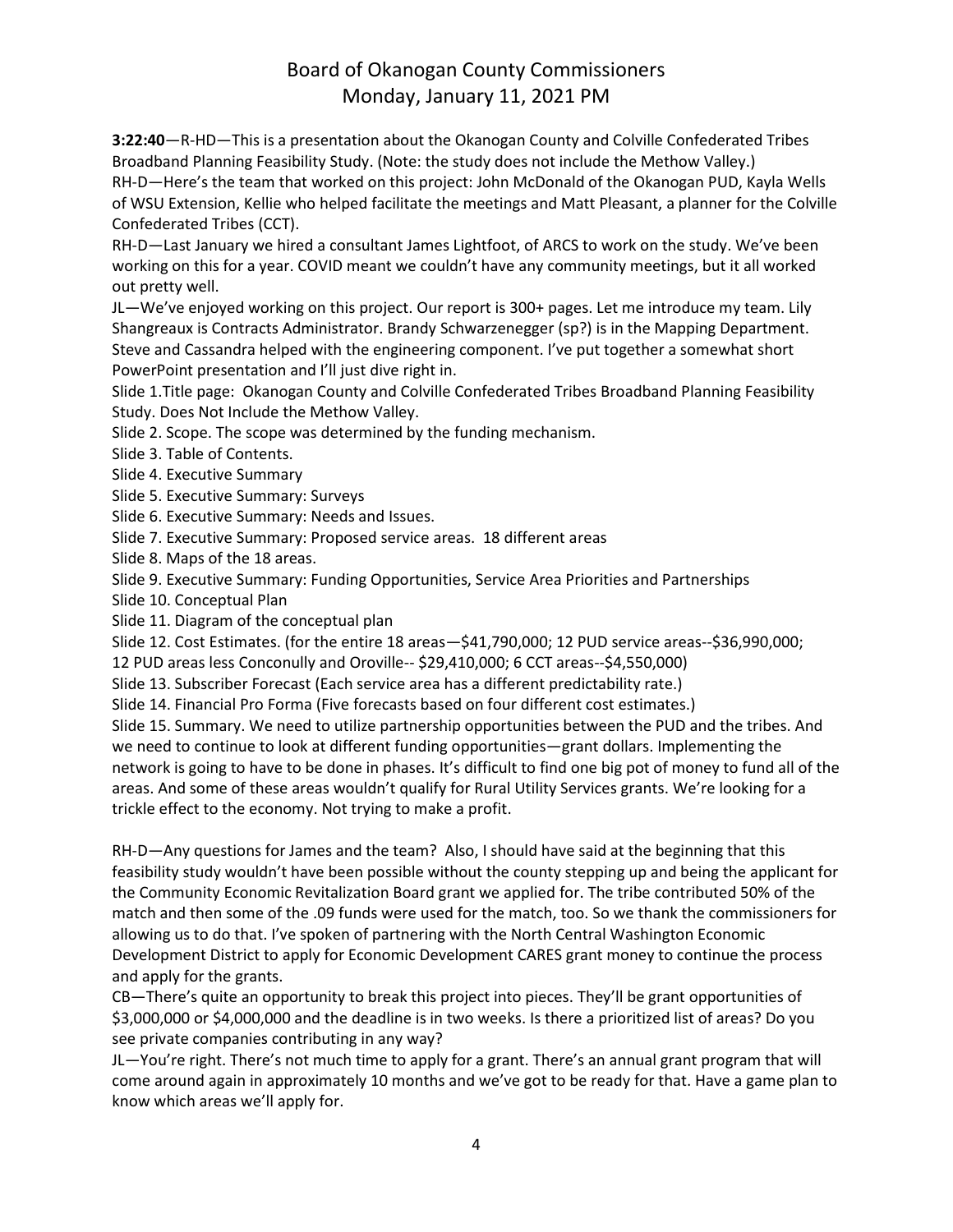RH-D—I'll add that some of us recently met with NCWEconDist and other PUDs in the region. Russ Elliott, Director, Washington State Broadband Office, presented an opportunity. He knows there will be upcoming federal stimulus packages. We need shovel-ready projects. We told him the study said the cost would be >\$41,000,000 and Methow costs would be >\$60,000,000 and he didn't even blink an eye. He needs shovel-ready projects on his desk right now just in case some funding becomes available. By this Friday, we'll have the list all ready. One challenge in this county—one provider misrepresented wireless speeds that his company offers, and that eliminates us from some grant programs. So now we have the opportunity to challenge that data. Russ knows about this issue.

CB—That's disappointing.

RH-D—It is. But it's not unusual for service providers to do this to try to stave off the competition. RH-D—We're way ahead of other counties. We're going to submit all 18 areas, all shovel-ready. We'll be prepared.

CB—Great. If there's anything you need us to do, just let us know.

RH-D—We need that letter signed. I think AH's signature is missing.

**4:04:55**—MW with Okanogan County Sheriff's Dispatch Center. We put out a Request for Proposal (RFP) for a consultant to assist with assessment and design of radio network improvements. We opened the four bids on Dec. 8. Four people, MW, CB, Walt Stover, Radio Tech, and Misty Ruiz of Brewster looked at the bids individually and came to similar assessments.

CB—And I didn't hear anybody looking at the numbers.

MW—We all recommend ADCOMM Engineering of Woodinville.

AH—How much?

MW—Their price was \$860,000. It was the highest, but had the least opportunity of numbers increase. I'm not asking the BOCC to approve this number, but I'm asking permission to engage in negotiations with them.

AH—Move to have MW negotiate with ADCOMM. Motion passes 3-0.

MW—Great. I'll tell the other three bidders.

MW—Two more items. First, the court house generator has been ordered and now we need electrical hookup. I used the small works roster and received one bid from Beckstead Electric, Inc. in Wenatchee. \$46,860 plus tax.

CB—Small works roster bids?

MW—Yes.

AH—Move to choose Beckstead to do the work. Motion passes 3-0.

AH—One last question. It's not going to go over \$300,000, is it? Because it's all one public work.

MW—Should be around \$150,000.

MW—Finally, we need to engage with the legislature about getting funding for some projects: both the consultant and the potential of adding the concrete building in Tunk to replace the log cabin. Hoping to talk to the  $7<sup>th</sup>$  and 12<sup>th</sup> LD folks to help us. They've heard from cities but not the county.

CB—We can call them anytime.

AH—Can you do an information sheet on how this effects the fire situation?

CB—Did one.

AH—Let's send it as an attachment to an email.

MW—Okanogan County of Governments (OCOG) wrote its own letter of support.

AH—Can you draft a letter to go to legislators that we could send? Letter to say this is what we're doing and look for help in continuing this important work.

MW—That's all for me.